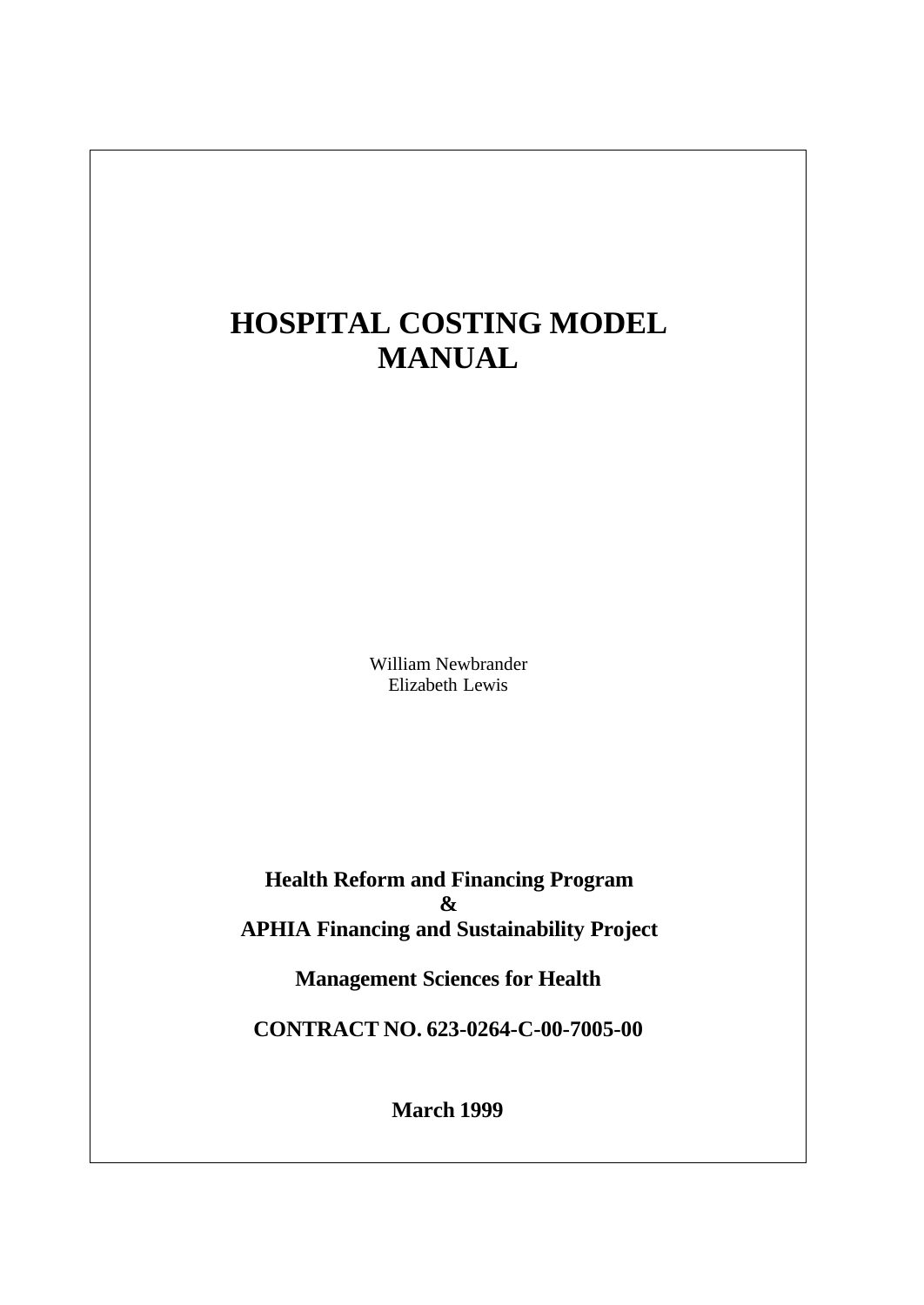| Step 1: Defining the major and relevant activity areas of the hospital3               |
|---------------------------------------------------------------------------------------|
| Step 2: Gathering information on the services provided or the output of the hospital4 |
|                                                                                       |
|                                                                                       |
|                                                                                       |
|                                                                                       |
| CONVENTIONS USED IN THE HOSPITAL COSTING MODEL 11                                     |
|                                                                                       |
|                                                                                       |

# **TABLE OF CONTENTS**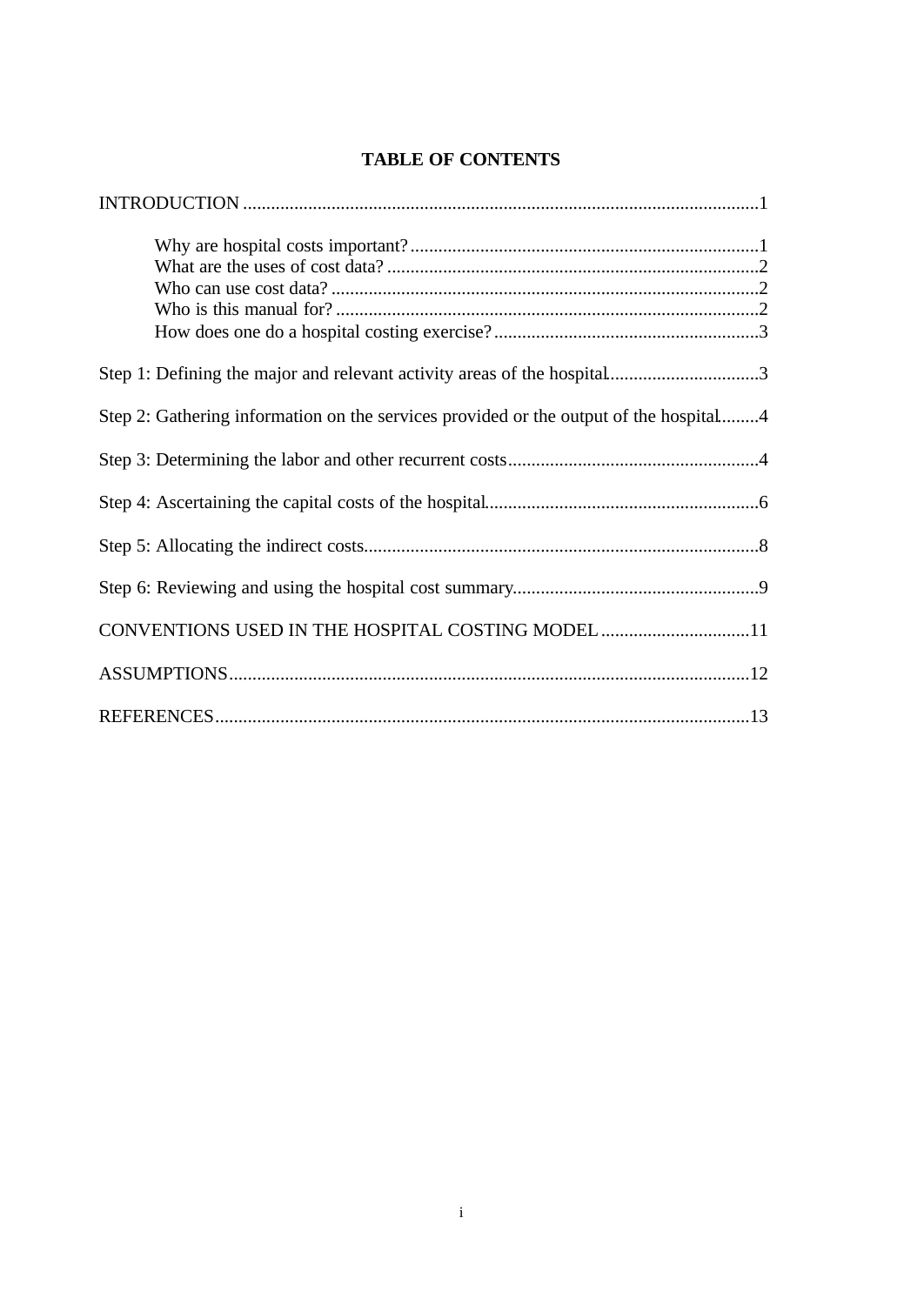# **INTRODUCTION**

A concern of most countries is health sector resources: the sources of finance for health services, the ability to maintain past funding levels, resource allocation patterns, and the efficiency of health services delivery. The hospitals of these countries are an important element of the concern about health resources because they are the largest and most costly operational unit of these health systems and account for a large portion of the health sector's financial, human, and capital resources. In aggregate terms,

- ♦ hospitals utilize nearly half of the total national expenditure for the health sector;
- ♦ hospitals commonly account for 50 to 80 percent of government recurrent health sector expenditure;
- ♦ hospitals use a large proportion of the most highly trained health personnel (Newbrander, Barnum, and Kutzin, 1992).

Despite the level of resources devoted to hospitals and the health sector, there is a growing gap between available and required resources because the health needs of developing countries have not diminished, although they may have shifted with social, demographic, and epidemiological changes. This gap has led many countries to explore ways to generate additional revenue resources for their hospitals and health systems. One of the greatest possibilities for generating "additional" resources is by using existing resources more effectively through improved allocation patterns and increased efficiency in the management of hospital operations.

There is interest in dealing with the costs of operating hospitals due to wastage. In the Americas, WHO estimated that wastage accounts for as much as 40 percent of the available resources for health services (Parker and Newbrander, 1993). The resources that could be generated from savings through efficiency gains alone are substantial due to the scale of hospital resources and operations. For example, a study in Malawi estimated that simple management correction of inefficient practices could result in a savings of 44 % of that nation's major hospital nonpersonnel recurrent costs. The magnitude of hospital operational costs and inefficiencies in the health system raise questions about the utilization of resources by hospitals. Hospitals also have need for additional resources. Cost information can help set prices and determine revenue objectives.

This manual will help you to obtain the information you need on the cost of your hospital's operations.

# **Why are hospital costs important?**

Hospital cost information is derived by relating the inputs of resources in monetary terms to the outputs of services provided by the hospital. Cost information is part of the basic information needed by managers and policy makers for making decisions about how to improve the performance of a hospital, where to allocate the resources within or among hospitals, or to compare the performance of different hospitals to one another. Some of the basic reasons for wanting cost information are to improve efficiency, increase effectiveness, enhance sustainability, and improve quality.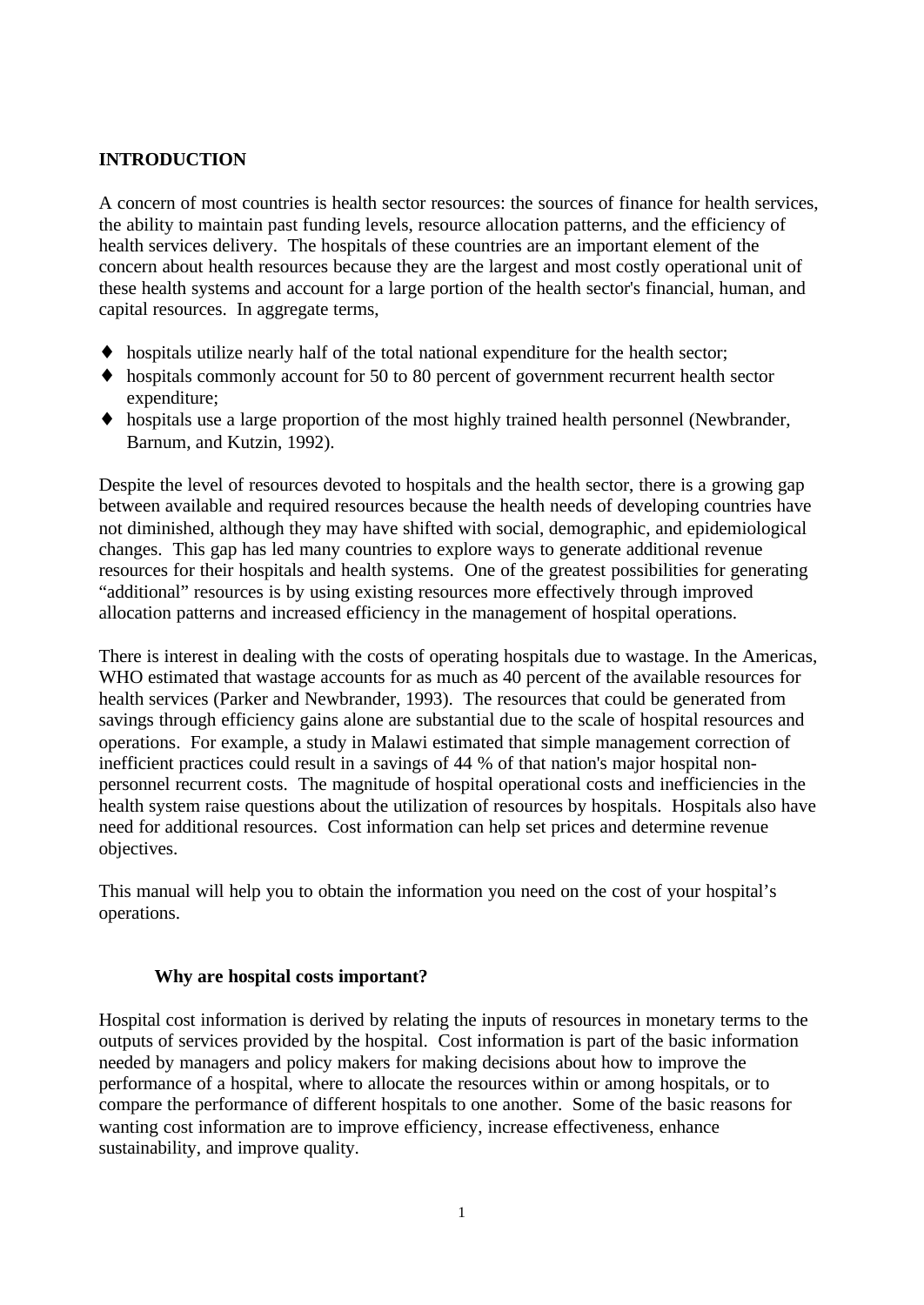# **What are the uses of cost data?**

Cost data can be used for two primary purposes, relative to time: for the present and for the future. It can be used to assess the current situation of a hospital, such as for assessing its efficiency, determining the effectiveness of the hospital, reviewing its priorities, and setting of prices. Cost information may also be used for the future: making cost projections, budgeting, and scenario planning with "what if?" situations.

Information on the costs and outputs of hospitals can provide considerable information for managers of hospitals, regional coordinators of health services, and policy makers overseeing the issues of the national health system. The information can be used to assess the internal operations and performance of a single hospital—such as helping assess the utilization of health personnel in different departments of the hospital in providing services—and to make comparisons of the operations and efficiency of different hospitals. Some of the specific potential uses of cost information for a health care administrator are:

- $\Box$  comparison across facilities to identify those that are efficient from those that are not,
- $\Box$  comparison of costs with fees,
- $\Box$  development of a cross-subsidization strategy,
- <sup>q</sup> evaluation of the financial requirements of a new program, or
- $\Box$  analysis of the effect of changing the use of staff, equipment, and supplies in providing services in an existing program.

When the cost data (the financial cost of the resource inputs) can be related to information about the outputs (the type and quantity of services provided) assessments of efficiency of the inputoutput relationship can be made. These and other uses of the information will be reviewed in the final section, "Using the Hospital Costing Model to Make Management and Policy Decisions."

# **Who can use cost data?**

Cost data on a series of hospitals, within an area or country, may be used by national, regional, and provincial managers to compare the performance of similar types of hospitals. They may also use such information to establish standards of performance and efficiency for hospitals.

The managers or administrators of hospitals may also use the cost data on their individual hospital. This information can be used to

- $\Box$  measure performance of different departments, wards or units within the hospital;
- $\Box$  examine composition of costs: staff, supplies; and
- **q** assess revenue generation to costs of various services.

# **Who is this manual for?**

Any health professional can learn from this manual and its Hospital Cost Model through a training session or self-study. This model and manual have been prepared for hospital managers as well as those responsible for the supervision and policy oversight of hospitals at the national, regional, and district levels.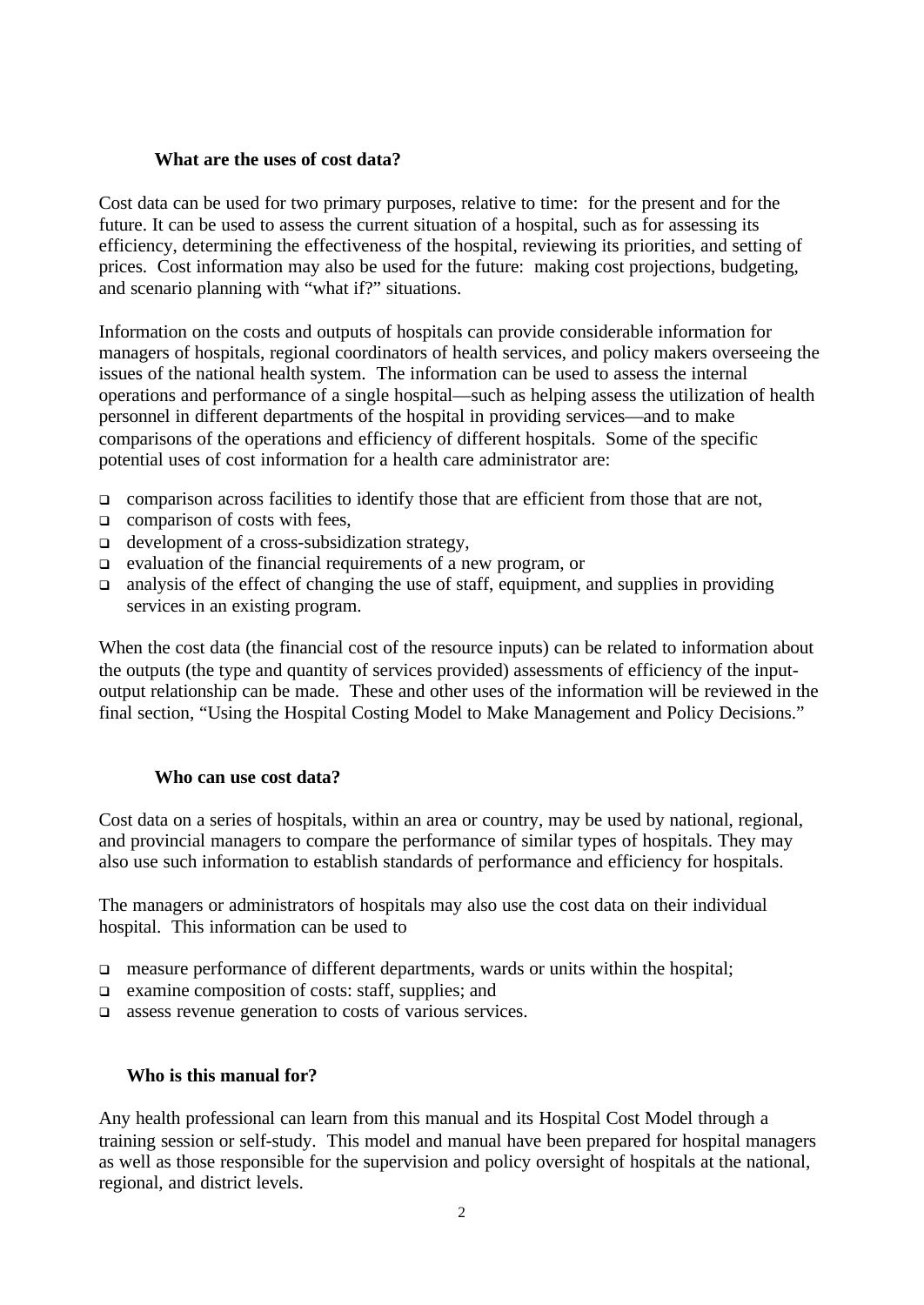This manual will help guide one through the process of costing a hospital with instructions for how to enter data in the Hospital Cost Model. It concludes with a section on how to use the information for making policy and management decisions.

# **How does one do a hospital costing exercise?**

The process of determining the costs of a hospital involves six steps:

- 1. Defining the major and relevant activity areas of the hospital.
- 2. Gathering information on the services provided or the output of the hospital.
- 3. Determining the labor and other recurrent costs.
- 4. Ascertaining the capital costs of the hospital.
- 5. Allocating indirect costs.
- 6. Reviewing and using the hospital cost summary.

The steps in costing of the hospital services are provided in the six sections below. The relevant spreadsheet tab in the workbook is reflected in italics in the parentheses of each section heading.

# **Step 1: Defining the major and relevant activity areas of the hospital** (go to

*Service\_Volume* tab)

Define the relevant areas of hospital operations which need to be costed. Factors to consider are (1) the importance of an activity relative to the hospital's total output or level of activity, (2) the amount of detailed costing information available, and (3) the amount of detail needed from the output of this exercise. For example, if you have a medical male ward and medical female ward, but all of the data on workload is combined, you may want to just cost out the medical ward, which is a combination of the male and female components. Or if a hospital has a TB ward but it accounts for less than ½ of 1% of all the patients, it may be best not to identify that as one of the major areas but include all its data in the medical ward. For this exercise, it was determined that the following provide sufficient detail for the major areas of activity of a district hospital for which cost and workload data will be gathered. There is space on the spreadsheet (*Service\_Volume* tab) to add other activity areas if it is determined that the given list is inadequate to accurately reflect the hospital's service mix/profile/major activity areas. A word of caution: only add activity areas if they are important in terms of the volume of services or costs or both. Having too many activity areas with many that are not significant will dilute the cost information and its usefulness.

Major Cost Areas for Hospital

- 1. Inpatient
	- ♦ Medical ward
	- ♦ Surgical ward
	- Maternity
	- Private ward
- 2. Outpatient clinic
- 3. Ancillary services
	- ♦ Pharmacy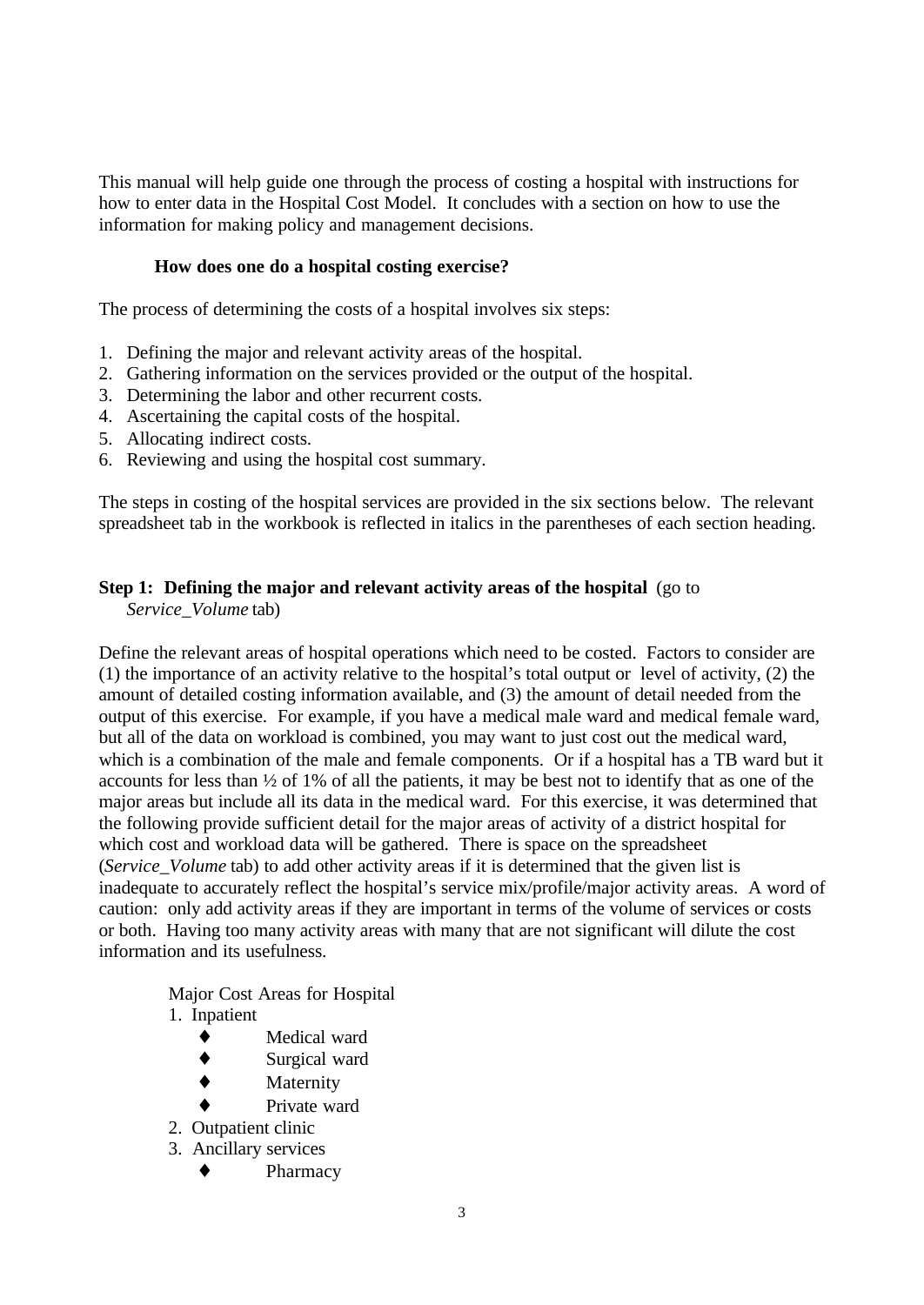- ♦ Laboratory
- Radiology (X-Ray)
- 4. Outreach services (services provided off-site: mobile MCH clinics, patrols, etc.)
- 5. Training school

# **Step 2: Gathering information on the services provided or the output of the hospital** (go to *Service\_Volume* tab)

Information to be gathered for each of these areas will be based on a typical measure of workload. For inpatient services two outputs are sought: total inpatient days and total admissions. The reason for two measures is that since these measures will serve as a denominator and determine the outputs of this model, it is often useful to have not only the unit cost per day of hospitalization (total costs/total patient days) but also to have the average cost per admission (total costs/total admissions). This latter output of the model—total cost per admission—is especially helpful if attempting to determine the payments or premiums on a capitation basis.

For outpatient clinics it is typical to use total visits for a time period as a measure of workload. Ancillary services will use the number of examinations, procedures, or prescriptions filled. Outreach services would use number of visits to the mobile clinic, number of contacts, or number of surveillance visits. Training schools may be a major source of resource commitment. The number of students enrolled would be a useful measure of the workload of the institution.

# **Step 3: Determining the labor and other recurrent costs** (*Costs\_Labour* and other relevant tabs: *Costs\_IP, Costs\_OP,* etc.)

In this step you must identify the major cost components for the major activities identified in step 1. The major components of expenditure are detailed below and on the spreadsheet.

# *Recurrent costs:*

- $\Box$  Labor (see step 3.1 below)
- <sup>q</sup> Salaries
- <sup>q</sup> Allowances (uniforms, housing, education, home leave, rural or hardship incentive pay, etc.)
- <sup>q</sup> "Free" labor (foreign or missionary health personnel who provide their services at no cost to the facility). Their services should be costed as the equivalent of what a national would receive for doing that same job
- **Drugs**
- **Q** Medical Supplies
- □ Transportation (petrol and maintenance for vehicles and ambulances)
- $\Box$  Maintenance (for all facilities and equipment other than vehicles)
- $\Box$  Food (total food costs incurred for both patients and staff)
- <sup>q</sup> Telecommunications
- $\Box$  Office expenses
- <sup>q</sup> Other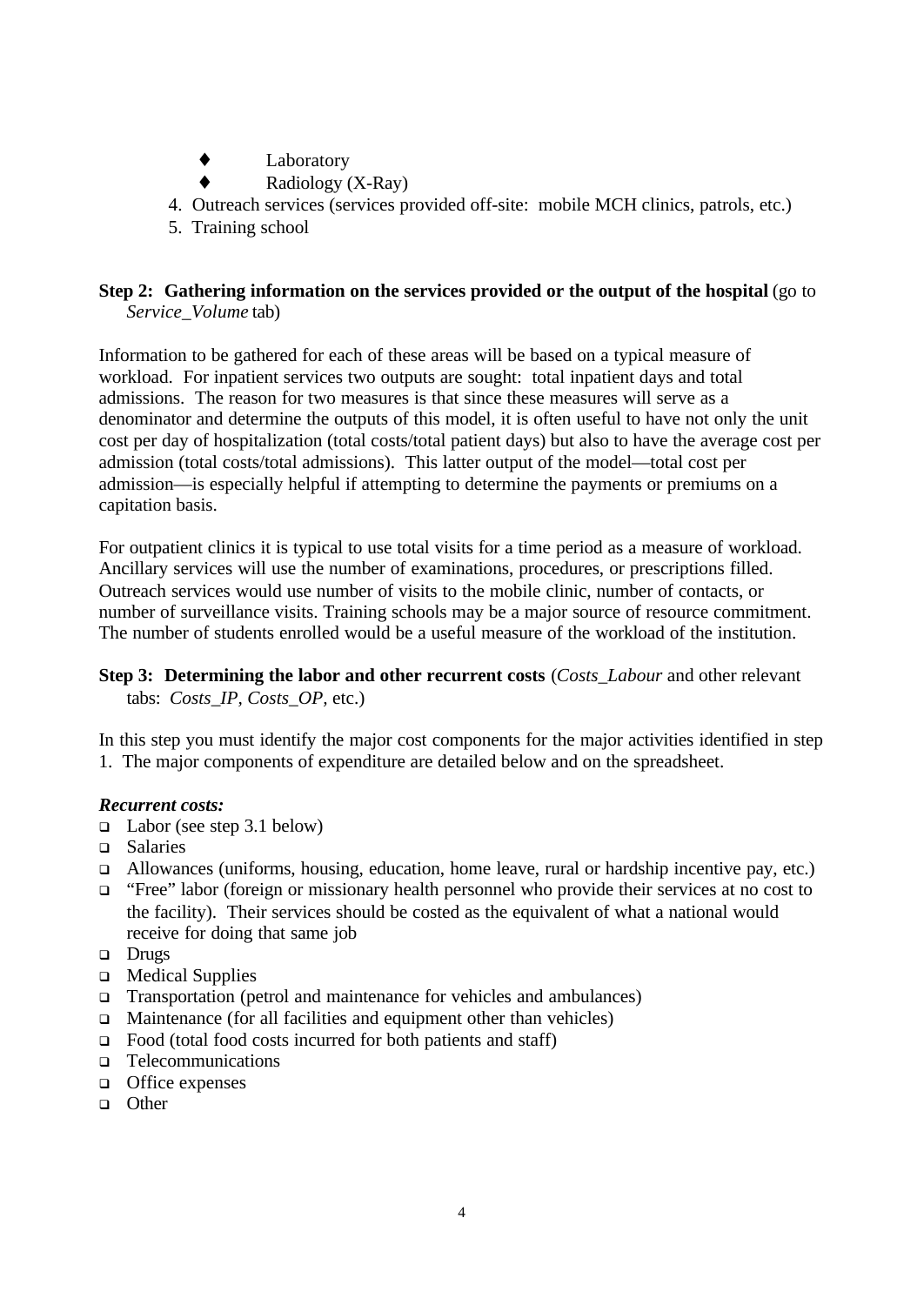# 3.1 Labor costs (go to *Costs\_Labour* tab)

Determine labor costs for each activity area of the hospital.

- a. First list the names of all staff at the facility. Sometimes it is easier to get a list of names of all staff members at the facility from the Office of Personnel Management or Civil Service Office *before* the visit to the hospital If this is done, the first step is to review the list with the matron and hospital secretary to cross out those on the list who no longer work at the facility and add those who work at the facility but who are not listed. If no list exists then take a list from the hospital or sit with key staff and develop a list. This should include all employees or those regularly paid by the hospital, including:
	- Clinical staff (nurses, doctors, physiotherapists, pharmacists, lab technicians, etc.)
	- Administrative staff
	- Drivers
	- Casual laborers

If more rows are needed, please insert them in the appropriate sections.

- b. For each name, also write the position title, their grade or rating, and their salary if available.
- c. For each staff member, write the percentage of time spent on each major hospital activity over the course of the last year or last month. The longer the period used for the estimate, the less likely that it will be non-representative. (For example, if figures for the past month are used, and less outreach was done than usual due to heavy rains, the percentage of time allocated to other activity areas may be too high.) Time should be allocated among the major activities listed in step one of this exercise, plus there should be a column for "Indirect/Administration" for any duties performed that are not direct patient care.
- d. Also list all "free labor," their position, and the equivalent salary of what a national person would be paid for performing that same job. Though it is not a direct expenditure this labor must be included in the listing or personnel. Total costs must also include labor that is not paid directly by the government, but that is used in providing care (even though government expenditure is not required). This might include doctors or nurses who are at the facility from a mission society or are foreign aid technical assistance of another country to the host country. For example, a foreign doctor from country Alpha is working in Gamma, the host country, as a technical exchange between Alpha and Gamma. The doctor from Alpha country may continue to receive his salary of \$25,000 from the Alpha government while he is working in Gamma. But doctors of Gamma—the host country—with similar qualifications are only paid \$10,000 by the Gamma government. Hence, these foreign doctors from Alpha would be listed on the labor list of this hospital in Gamma and their salary would be stated as \$10,000, though that is not their actual salary, since that is what would be paid if a doctor of Gamma were paid to perform these same tasks.
- e. The total percentages of time of each person should equal 100%.
- f. If allowances are included in pay, include these separately on the relevant cost worksheet tab (e.g., *Costs\_IP*). Allowances may include uniforms, housing, education grants, or rural or hardship posting allowance.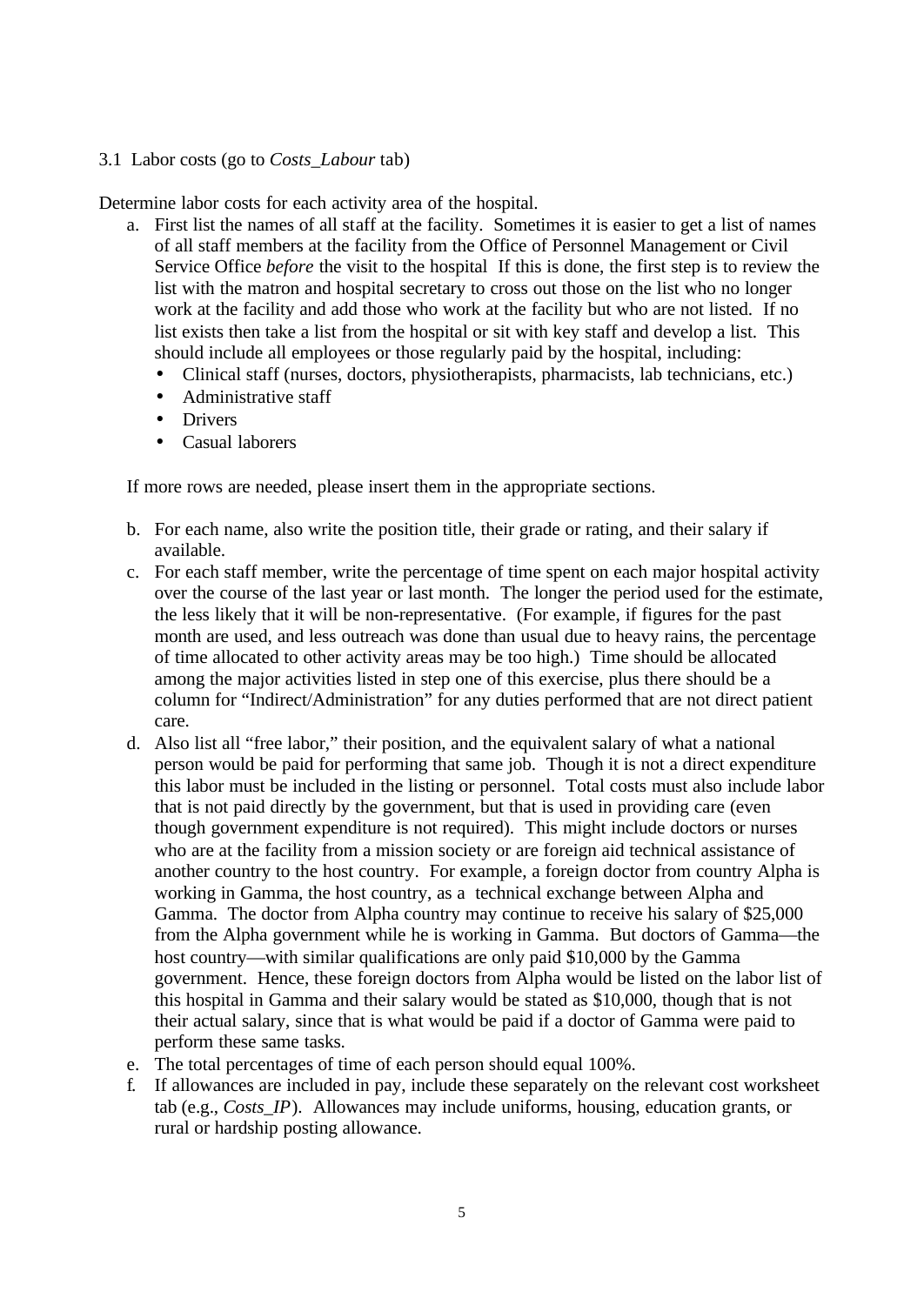As the percentage of time is entered the model will compute the portion of each staff member's salary that is allocated to each activity. For example, let us assume there are three employees: a physician, Dr. Doogood, a nurse, Sister Patience, and an administrative person, Mr. Takiteasi. The major activities in this hospital are inpatient medical, outpatient, and administration. Their salaries and allocation of their time is reflected in the chart below. You can see that their salaries are allocated in the last columns:

| <b>Name</b>  | <b>Position</b> | Grade          | <b>Salary</b> | <b>Percentage Time Allocation</b> |     |       | <b>Allocation of Salary</b> |         |         |
|--------------|-----------------|----------------|---------------|-----------------------------------|-----|-------|-----------------------------|---------|---------|
|              |                 |                |               | (should sum across to 100%)       |     |       |                             |         |         |
|              |                 |                |               | Medical                           | OP  | Admin | Medical                     | OP      | Admin   |
| Doogood      | Physician       | P <sup>8</sup> | 10.000        | 55%                               | 40% | 5%    | \$5,500                     | \$4,000 | \$500   |
| Patience     | <b>Nurse</b>    | P 5            | 6,000         | 40%                               | 50% | 10%   | 2.400                       | 3,000   | 600     |
| Takiteasi    | Admin           | G <sub>4</sub> | 2,500         |                                   |     | 100%  |                             |         | 2,500   |
|              |                 |                |               |                                   |     |       |                             |         |         |
| <b>TOTAL</b> |                 |                |               |                                   |     |       | \$7.90                      | \$7,000 | \$3,600 |

From this there will be an allocation of labor costs among the various activity areas, including administration.

3.2 Non-labor recurrent costs (see the relevant tab for the activity areas: *Costs\_IP*, *Costs\_OP*, etc.)

List costs for each of these by the activity area or center on the spreadsheet. If the total costs are not broken out by activity, a proxy measure will have to be used to allocate the total costs among the major activities. For example, we know that total food costs for a hospital were \$10,000 for the past year, but we do not know how much was for medical, surgical, maternity, or private ward patients. However, we know that these patients accounted for 30%, 40%, 20%, and 10%, respectively, of the total patient days. Then we would assign \$3,000 (30% of \$10,000) of the total food costs to the medical ward, \$4,000 (40% of \$10,000) to surgical, \$2,000 to maternity ward, and \$1,000 to the private ward.

Even if some of the food costs are for staff, we are attempting to allocate all costs to patient delivery areas and we would thus assign those staff food costs in the same manner of a proportional allocation based on some measure of workload.

Similarly, we do not allocate anything to outpatient clinics or outreach services, as food is not provided to patients there. But if this food expense also covers food supplied to students in the training school, we would first estimate how much of the total food costs are accounted for in feeding the students. In our example, if it is estimated that students account for 30% of the total food costs, then we would allocate \$3,000 to the training school, and finally allocate the remaining \$7,000 to the inpatient wards based on the measure of workload (e.g., patient days) chosen earlier. Hence the medical ward would be allocated 30% of \$7,000—or \$2,100—for food costs.

# **Step 4: Ascertaining the capital costs of the hospital** (go to *Costs\_Capital* tab)

#### *Capital Costs:*

□ **Building** (construction or modification but not routine maintenance, which is included in recurrent costs)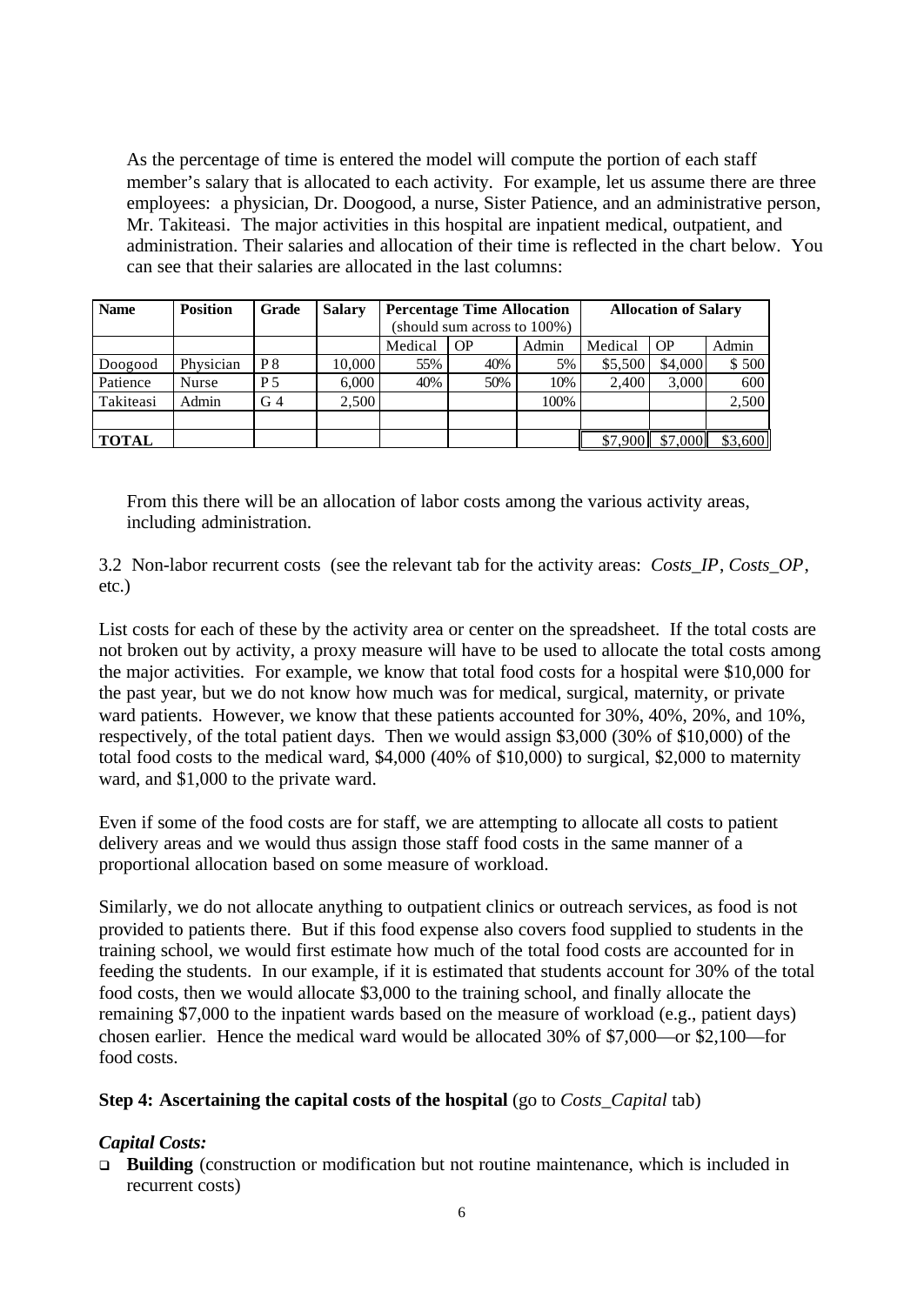**Equipment** (major equipment purchased for the facility). Equipment is considered capital equipment if its cost is higher than some set amount (such as US\$ 200) and it has an expected useful life of more than one year. If it does not meet these requirements then it is a recurrent cost. For example, waste cans have a useful life of greater than one year but because they cost much less than \$200 their purchase is considered a recurrent rather than a capital cost. <sup>q</sup> **Vehicles**

### 4.1 Building costs

If building costs are known or can be obtained from the Ministry of Public Works, the figure must be adjusted for current costs. Increase it by an approximation of increases over the years to determine the current building costs; this figure goes in the Building section of the *Costs\_Capital* tab. The spreadsheet will automatically depreciate building costs over a 20 year period using the straight-line method. This divides the total cost by the estimated years of life for the building, in this case 20. Square meters may be used to apportion these depreciation costs across the major activity cost centers.

If no building costs are available, there are several ways to obtain a proxy measure. You may determine the cost of a similarly-sized facility which was recently built from the government contracts office and use that as the approximate value, adjusting for major variations that make your hospital more or less costly to construct, such as location (in a rural area, it will be more expensive to bring in the building supplies for construction) or the type of building materials used (brick and mortar compared to wooden buildings).

Another means for approximating the cost of a building is to contact a real estate agent to determine the annual rental cost of a similar building. It is assumed that the rental price of a building accounts for the depreciation of the building and a fair return on investment for the owner. Though this may overstate the annual depreciated cost of the building, it is an approximation in the absence of more specific capital cost information.

# 4.2 Equipment

If the actual cost of equipment is known, obtain that information from the government tendering office or other office. Depreciate the value of equipment over a 7½ year period, adjusting this downward in those circumstances where the life span of equipment is shorter due to adverse conditions, such as tropical conditions.

If specific information is not available, one may use the percentage of building costs, usually 10% to 25% of building costs depending upon the extent of technology used in the facility, with the equipment of larger hospitals representing a larger percentage of total building costs. Or one may use the experience of recently built hospitals as the basis for assessing the total equipment costs. Local dealers in hospital equipment may also be sources of cost information. Again, these costs are divided by 7½ to represent the annual depreciation cost.

# 4.3 Vehicles

Vehicles include cars, trucks, ambulances, motorcycles and even bicycles. Use the current cost of a similar vehicle, including freight and any duties which must be paid, rather than the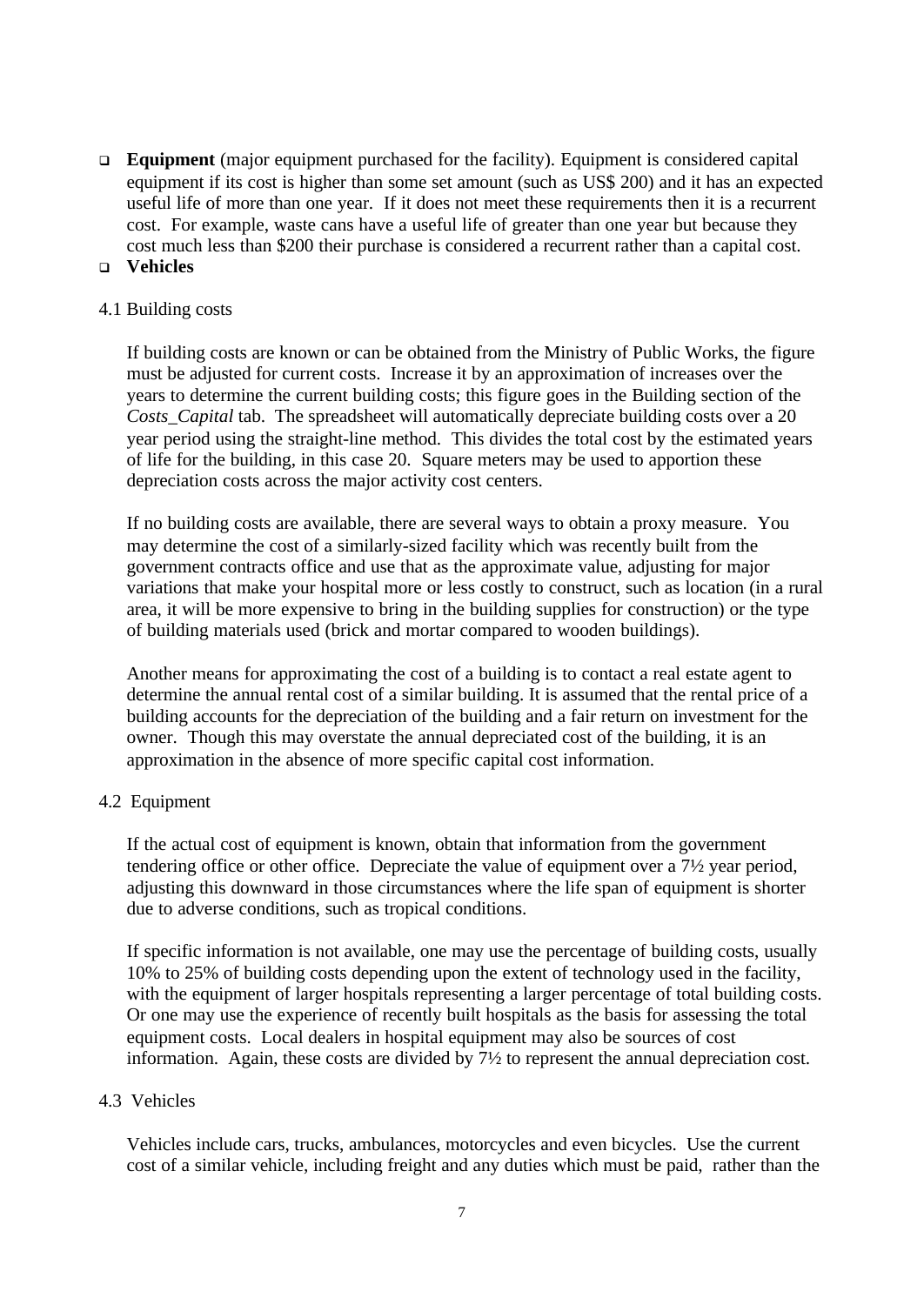original purchase price. This information can be obtained from government contracts, donor records, or local dealers if the facility does not have the information on hand.

Vehicles are assumed to have a shorter life than other hospital equipment and are depreciated over 5 years. The spreadsheet *Costs\_Capital* allows one to put in three years if the vehicle is operated in particularly rough terrain or is constantly in use. Hence the useful life in this case is less than five years.

#### **Step 5: Allocating the indirect costs** (go to *Summary\_TotalCosts* tab)

The model includes a summary chart, constructed from the labor and the other costs listed, which lists the *total* cost for each activity area. Because we also want the *unit* costs of those areas providing patient care services, the indirect or administrative costs must be allocated to the inpatient, outpatient, other ancillary services, and any other activities as defined in the first step.

The administrative costs are considered indirect in that they support the care and ancillary services delivered to patients and are part of the total costs of the facility. To allocate these indirect costs of administration we must use what is termed "the step-down allocation method." Since the ancillary, inpatient, and outpatient services cannot use a common workload measure we will use the other direct costs as a basis for allocating the indirect costs. The assumption is that the indirect costs follow the same proportional representation that the direct service costs use among these areas. To illustrate this see the table below:

|                | Column<br>No.                                                   | 1                                 | $\overline{2}$                | 3            | $\overline{4}$                | 5                             | 6                              | 7                                   |
|----------------|-----------------------------------------------------------------|-----------------------------------|-------------------------------|--------------|-------------------------------|-------------------------------|--------------------------------|-------------------------------------|
| Row<br>No.     | <b>Service</b>                                                  | $\mathbf{I}$                      | <b>OP</b>                     | <b>Admin</b> | X-Ray                         | Lab                           | <b>Pharmacy</b>                | <b>Total</b>                        |
|                | Costs                                                           | \$10,000                          | \$8,000                       | \$3,000      | \$3,000                       | \$2,000                       | \$4,000                        | \$30,000                            |
| $\overline{2}$ | <b>Total Costs</b><br>without<br>admin<br>expenses              |                                   |                               |              |                               |                               |                                | \$30,000<br>$-3,000$<br>$= $27,000$ |
| 3              | Proportion<br>of total<br>costs<br>without<br>admin<br>expenses | 10,000/<br>27,000                 | 8,000/<br>27,000              |              | 3,000/<br>27,000              | 2,000/<br>27,000              | 4,000/<br>27,000               |                                     |
| $\overline{4}$ | Percentage                                                      | 37%                               | 30%                           |              | 11%                           | 7%                            | 15%                            |                                     |
| 5              | Allocable<br>admin costs                                        | $.37*$ \$3,000                    | $.30*$ \$3,000                |              | $.11*$ \$3,000                | $.07* $3,000$                 | $.15*$ \$3,000                 |                                     |
| 6              | Allocable<br>costs                                              | \$1,110                           | \$900                         |              | \$330                         | \$210                         | \$450                          | \$3,000                             |
| $\tau$         | Total direct<br>and indirect<br>costs                           | 10,000<br>$+1.110$<br>$= $11,110$ | 8,000<br>$+900$<br>$= $8,900$ |              | 3,000<br>$+330$<br>$= $3,330$ | 2,000<br>$+210$<br>$= $2,210$ | 4,000<br>$+450$<br>$=$ \$4,450 | \$30,000                            |

The total costs of each activity can be divided by the workload data to give the unit or average cost per unit of activity. Hence if IP total costs are \$11,110 and the workload was 100 admissions and 1,111 patient days, then the unit costs are  $(\$11,110/100) = \$111.10$  per admission and  $(\$11,110/1,111) = \$10$  per patient day of care. If total pharmacy costs are \$4,450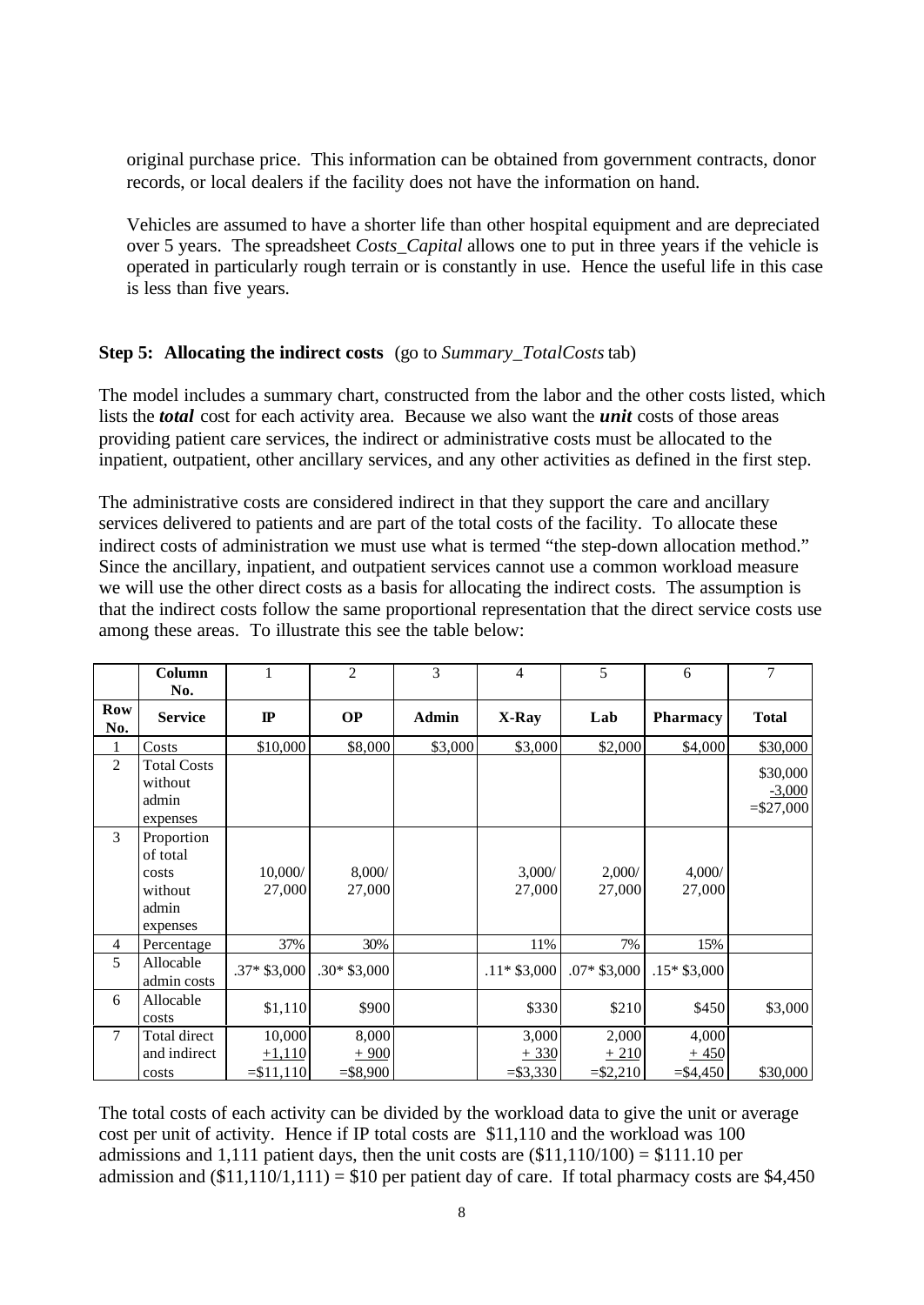and 1,000 prescriptions were filled for both inpatients and outpatients, then the average cost of a prescription filled is (\$4,450/1,000) = \$4.45 per script. *Note: The model will perform this calculation automatically once cost figures are entered.*

Sometimes it is necessary to know precisely what the unit costs are for just the direct patient care services. In this case we must "step down" the ancillary service costs as well as the indirect/administrative costs. To do this we must get the exact proportion or an estimate from each of the ancillary areas (radiology, laboratory, and pharmacy) as to what proportion of their total workload is attributable to inpatients and what percentage of their workload is comprised of outpatients. The user needs to enter the percentage of each of these services used for inpatients; the model will calculate the outpatient percentage (except pharmacy, where the user enters inpatient and outpatient percentages, and the model calculates percentage allocation to outreach activities).

|                                             | Inpatient                                                | Outpatient                                              | X-Ray                        | Lab                        | Pharmacy                       | <b>TOTAL</b> |
|---------------------------------------------|----------------------------------------------------------|---------------------------------------------------------|------------------------------|----------------------------|--------------------------------|--------------|
| <b>Total Costs</b>                          | \$11,110                                                 | \$8,900                                                 | \$3,330                      | \$2,210                    | \$4,450                        | \$30,000     |
| Percentage of<br>workload:<br>IP            |                                                          |                                                         | 90%                          | 40%                        | 55%                            |              |
| <b>OP</b>                                   |                                                          |                                                         | 10%                          | 60%                        | 45%                            |              |
| Ancillary<br>Costs<br>attributable<br>to IP |                                                          |                                                         | $(3,330^* .90)$ =<br>\$2,997 | $(2,210^* .40)=$<br>\$884  | $(4,450*.55)$ =<br>\$2,448     | \$6,329      |
| Ancillary<br>Costs<br>attributable<br>to OP |                                                          |                                                         | $(3,330^* .10)$ =<br>\$333   | $(2,210^* .60)$<br>\$1,326 | $(4,450^*$ .45 $)=$<br>\$2,002 | \$3,661      |
| <b>IP</b> Costs                             | $$11,110+$<br>$2,997 + 884 +$<br>$2,448$ ) =<br>\$17,439 |                                                         |                              |                            |                                |              |
| OP Costs                                    |                                                          | $(\$8,900 +$<br>$333 + 1,326$<br>$+2,002$ =<br>\$12,561 |                              |                            |                                |              |
| Workload                                    | 2,000 patient<br>days; 250<br>admissions                 | 20,000 visits                                           |                              |                            |                                |              |
| <b>Unit Costs</b>                           | \$8.72/day<br>\$69.76/<br>admission                      | $$0.63/\text{visit}$                                    |                              |                            |                                |              |

# **Step 6: Reviewing and using the hospital cost summary** (go to *Summary\_TotalCosts* and *Summary\_UnitCosts* tabs)

The *Summary\_TotalCosts* and *Summary\_UnitCosts* tabs provide the output and costs pulled in from the other spreadsheet tabs of the workbook.

There is value at times to know not only the unit costs of the inpatient and outpatient services but also for the ancillary services. These are reflected in Section VII of the *Summary\_TotalCosts* spreadsheet tab. To obtain the total unit costs of those activities that provide direct patient care,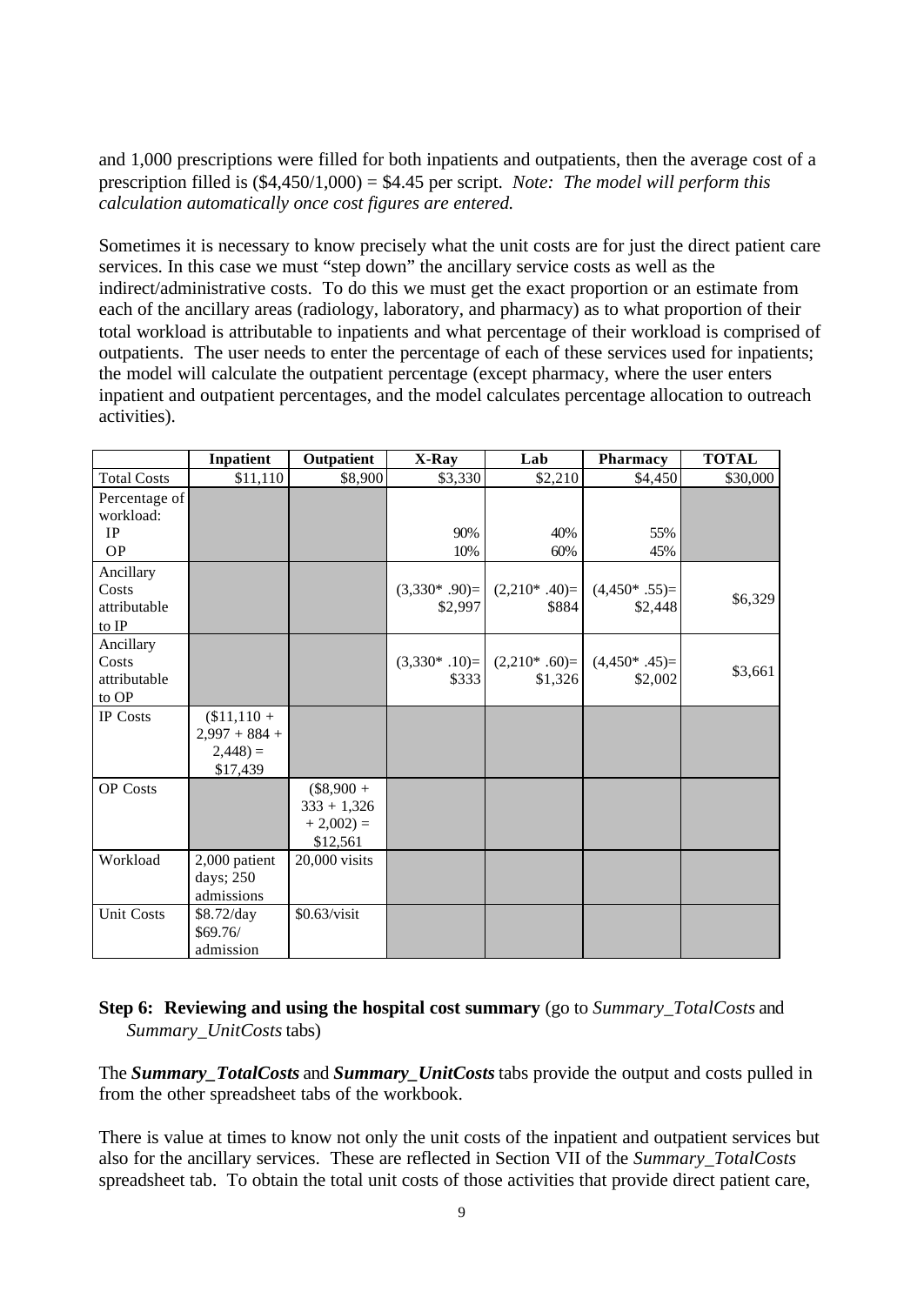mainly inpatient and outpatient services, the ancillary services must also have their costs allocated between the inpatient and outpatient. This is done in the *Summary\_TotalCosts* spreadsheet tab. The "step-down" method is used by ascertaining the amount of each ancillary services total workload that is attributable to inpatient and outpatient care. These percentages allow these costs to be allocated. The result is the total costs for the inpatient and outpatient services. When this is divided by the workload of those activity areas, the result is unit costs as shown in the *Summary\_UnitCosts* spreadsheet tab.

The resulting information can be used by an individual institution or for comparing several institutions. The uses, as mentioned in the introduction, include:

# 1. Accountability

Using the information to report to the hospital board or the ministry how financial resources have been used, and that they have been used properly and efficiently. Budgets may be generated using cost information.

# 2. Assessing efficiency

Efficiency is achieved when more hospital services (outputs) are produced with the same amount of resources (staff, finances, equipment) or when the same output is produced with fewer resources. So when cost profiles of several hospitals are available for the manager to review, an assessment of their relative levels of efficiency may be made.

# 3. Establishing standards

When cost information is available for a cross-section of similar type hospitals, the comparison can result in setting a standard for what that type of hospital should be able to produce with a given set of resources.

4. Cost Recovery: Establishing prices

Knowing the cost of services allows the managers to set prices for all services "at cost" plus a small margin, or determine which services will receive cross subsidies.

5. Cost Projections: Planning for the future

What-if" scenarios may be generated with the service volume and costing information generated. This can help in the planning of new services or expanding existing services.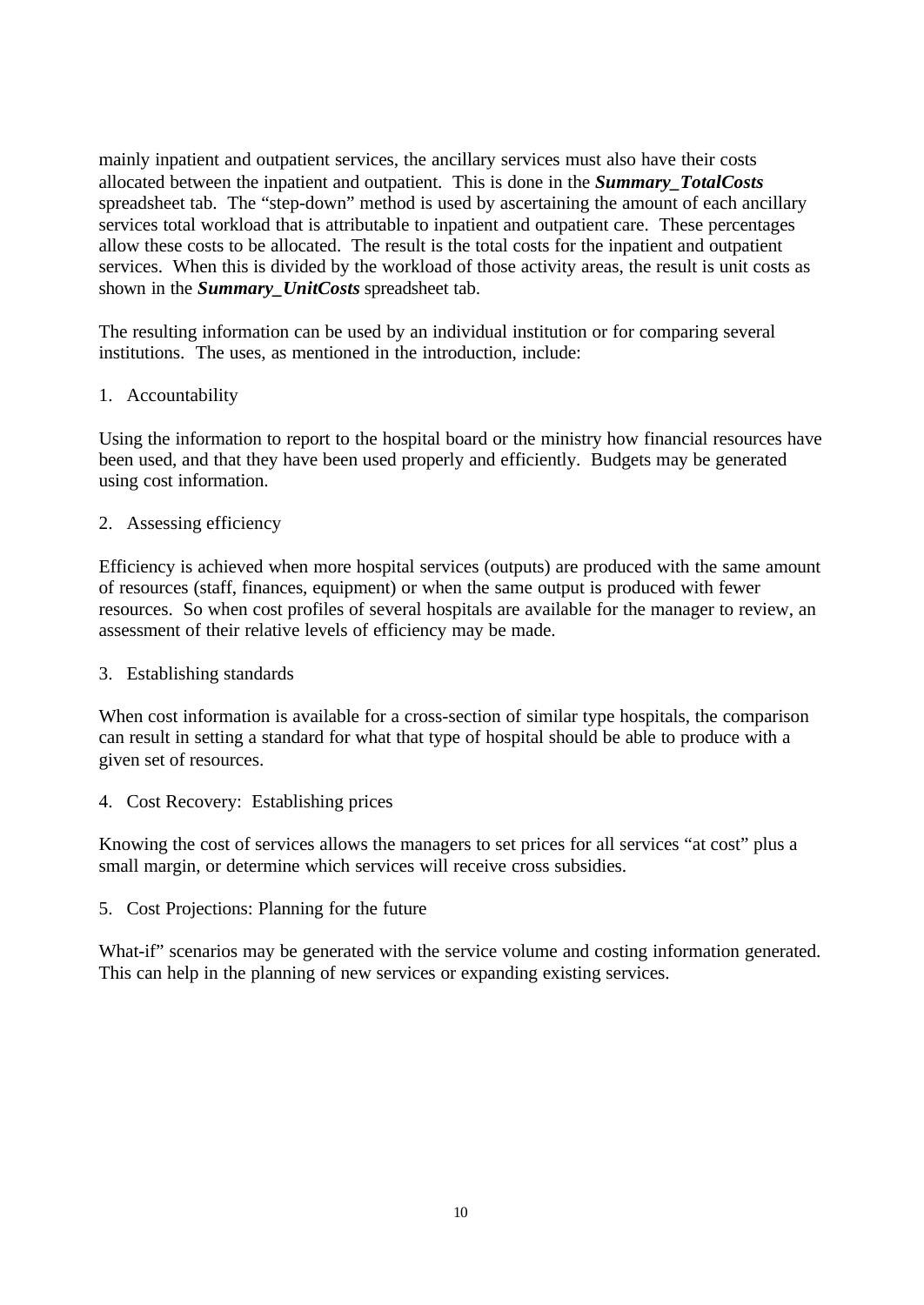# **CONVENTIONS USED IN THE HOSPITAL COSTING MODEL**

- Where input is expected from the user, the area is shaded light green.
	- *Note: The only exception to this is on the tab for inpatient costs, Costs\_IP, where the user has the option to provide detailed information or not. If detailed information is available, the user may enter it in the appropriate column (Medical, Surgical, Maternity, etc.); these columns are shaded light yellow. If inpatient costs are not broken out to that level of detail, simply enter the information in the column labeled "All Other," which is shaded light green.*
- If there is an area that needs clarification, we have inserted comments to help you use the model. These may appear as italicized comments in the column to the right or left of information being requested, or the user may see a red "flag" in the upper right-hand corner of a particular cell in the spreadsheet. To see the comment, move the mouse so it is on the cell in question. The comment will appear.
- In the *Costs\_Labour* sheet, some of the data entry areas have been restricted. If the user tries to enter incorrect information, an error message will appear. Also, when the cursor is in one of these restricted cells, a descriptive message will appear so that the user knows what is expected. For example, under "Percentage of time worked," full-time  $(FT) = 1$  and half-time equals 0.5. If the user tries to enter, say, the number 2, an error message will flash on the screen. Similarly, when allocating staff time among the activity areas, an error message will appear if the **total** percentage allocation (summing across) exceeds 100%.
- Use of the spreadsheet requires the user to have Microsoft Excel, version 7 for Windows.
- **Caution:** every effort has been made to keep the model free of computer viruses. Nevertheless, before using the software, it is recommended that you use a virus scan package, especially if your computer is used by more than one person or if the software has been used on different computers.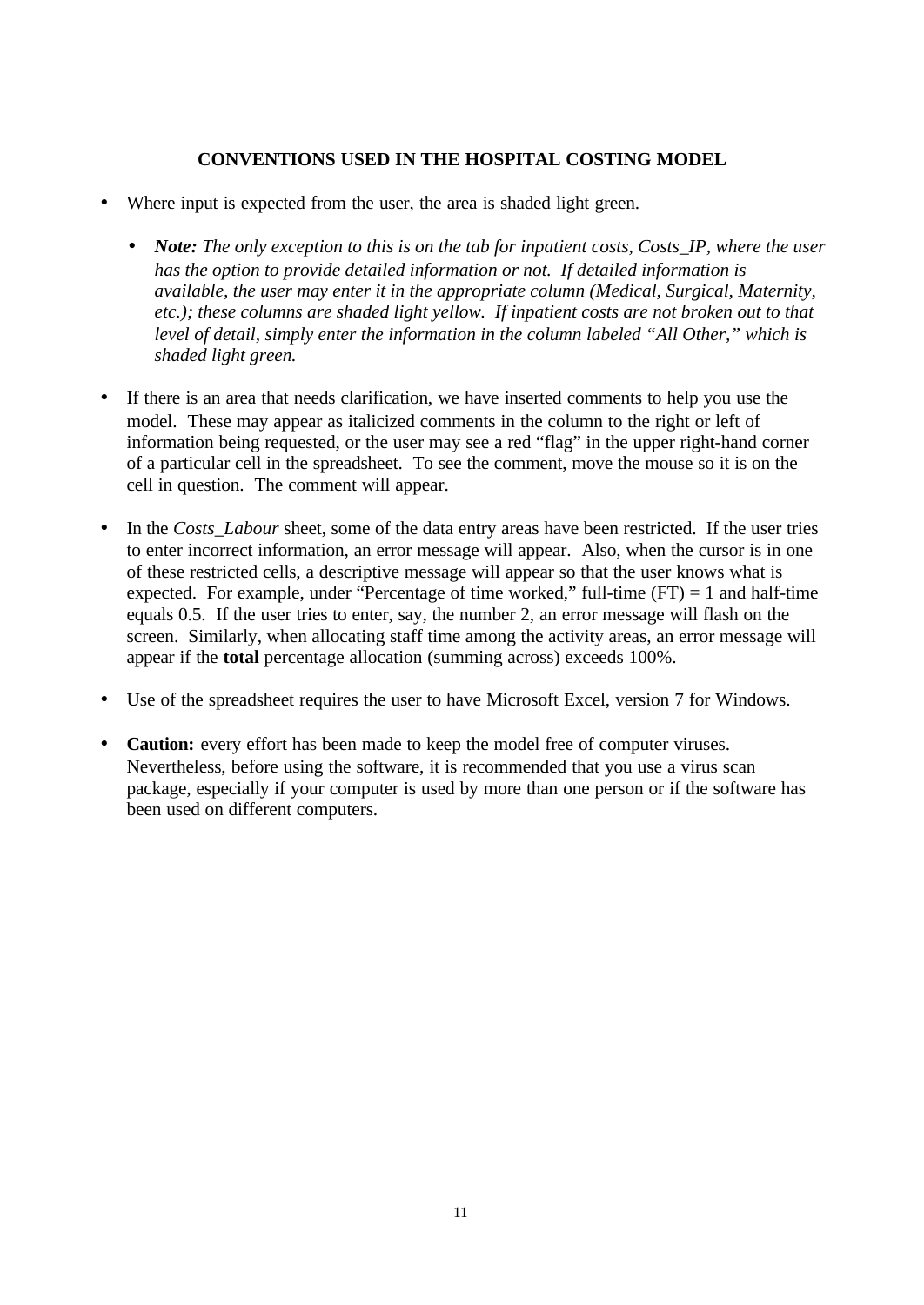# **ASSUMPTIONS**

Several assumptions were used in the model, based on prior experience (both in Kenya and other countries). These include the following:

- Depreciation for buildings: 20 years
- Depreciation for hospital equipment:  $7\frac{1}{2}$  years
- Depreciation for vehicles: 5 years (normal conditions) or 3 years (difficult conditions)
- For calculating unit administrative cost, it was assumed that 7 outpatient visits represented about the same level of resource use as 1 inpatient day.